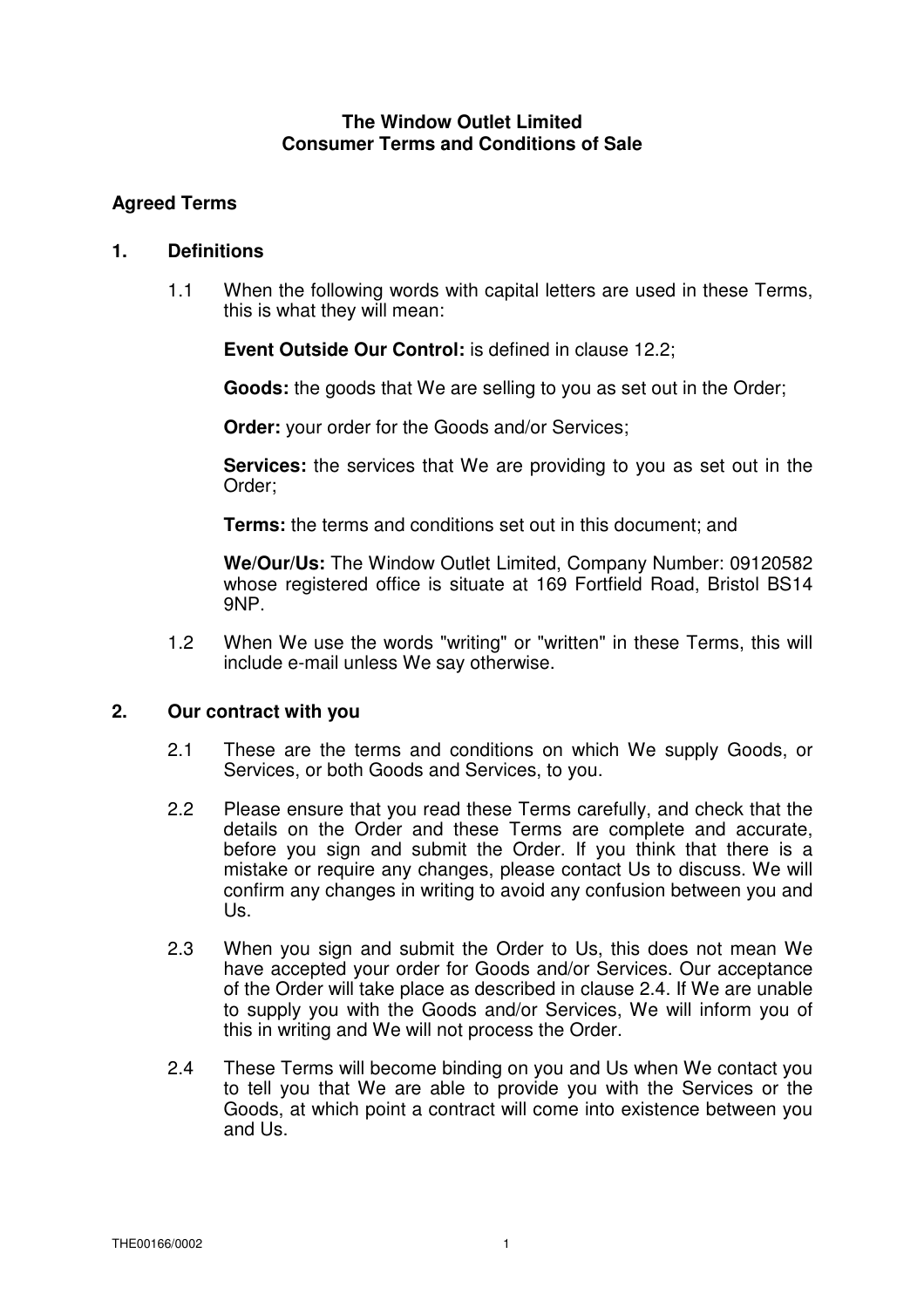- 2.5 We shall assign an order number to the Order and inform you of it when We confirm the Order. Please quote the order number in all subsequent correspondence with Us relating to the Order.
- 2.6 Our website, catalogue and brochure are solely for the promotion of Our Goods in the UK. Unfortunately, We do not accept orders from or deliver to addresses outside the UK.
- 2.7 The images of the Goods on Our website and in Our catalogue or brochure are for illustrative purposes only. Although We have made every effort to display the colours accurately, We cannot guarantee that the printed pictures accurately reflect the colour of the Goods. Your Goods may vary slightly from those images.

## **3. Changes to order or terms**

- 3.1 We may revise these Terms from time to time. If We have to revise these Terms under clause 3.1, We will give you written notice of any changes to these Terms before they take effect. You can choose to cancel the contract in accordance with clause 13.4.3.
- 3.2 If you wish to cancel an Order before it has been fulfilled, please see your right to do so in clause 13. In the case of made-to-measure Goods, unfortunately, because We make these Goods to your specific requirements, you will not be able to cancel an Order once it is made.

#### **4. Made-to-measure goods**

- 4.1 We make the Goods according to the measurements you provide Us. You can find information and tips on how to measure in Our brochure or on Our website, or by contacting Us.
- 4.2 Please make sure your measurements are correct and accurate. Unfortunately, We cannot accept the return of made-to-measure Goods if the reason for the return is because you provided Us with incorrect measurements. However, this will not affect your legal rights as a consumer in relation to made-to-measure Goods that are faulty or not as described. Advice about your legal rights is available at your local Citizen's Advice Bureau or Trading Standards office.

#### **5. Delivery of goods**

- 5.1 Please note that timescales for delivery and delivery charges will vary depending on the availability of the Goods and your address.
- 5.2 Please note that timescales for delivery and delivery charges will vary depending on the availability of the Goods and your address. Time shall not be of the essence in respect of any delivery and/or installation date(s). Any dates given by Us are estimates only and cannot be guaranteed. The fulfilment of delivery is also subject to you having paid all monies owed to Us (including all deposits and part-payments as appropriate) in accordance with these Terms. You shall have no right to damages or compensation or to cancel your Order if We fail to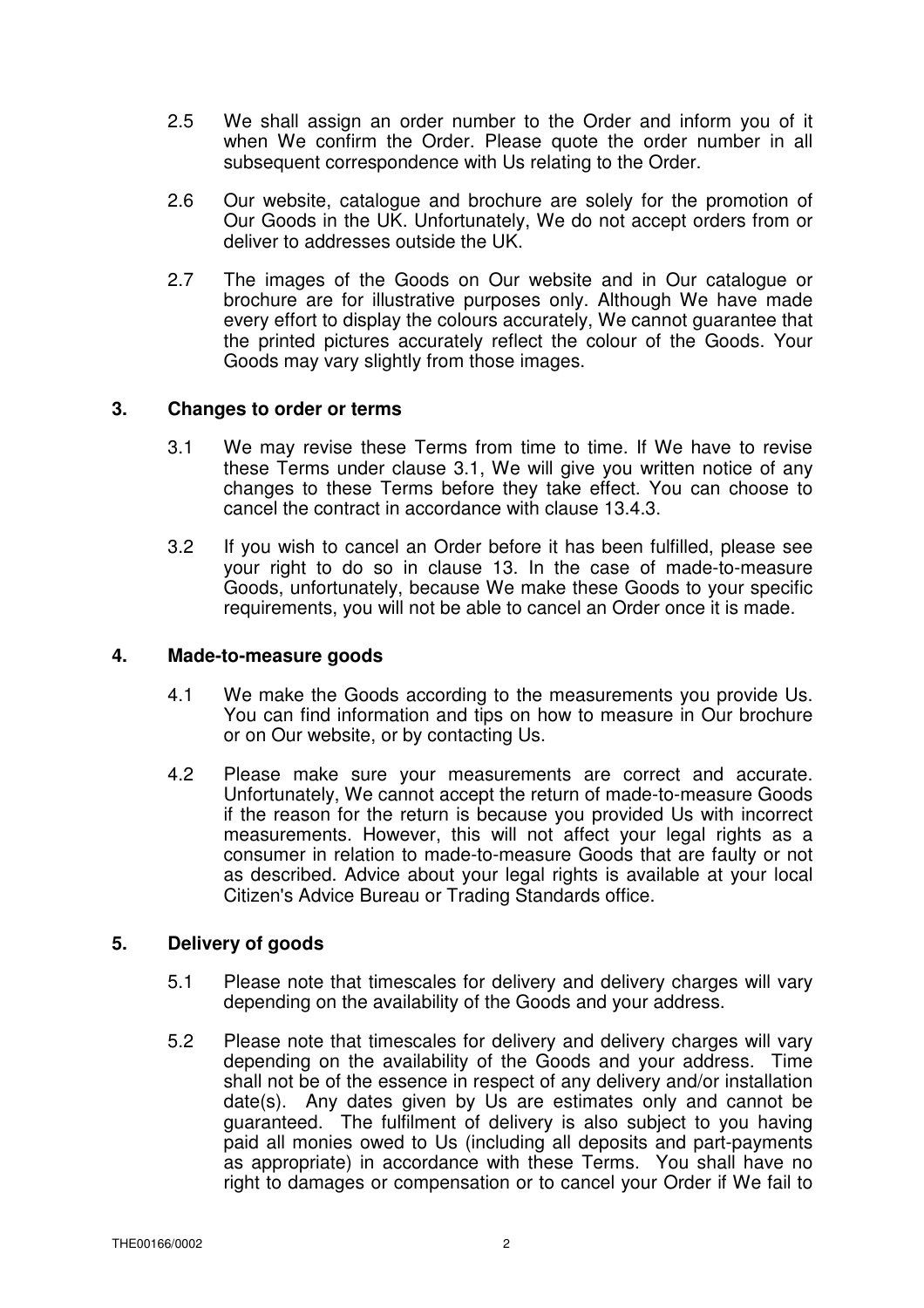meet any estimated delivery or installation dates (for any reason, including Events Outside Our Control, as defined in clause 12). Please note that any requests by you to alter your Order are likely to result in delays.

- 5.3 If We are not able to deliver the whole of the Order at one time due to operational reasons or shortage of stock, We will deliver the Order in instalments. We will not charge you extra delivery costs for this.
- 5.4 Delivery of an Order shall be completed when We deliver the Goods to the address you gave Us or you collect them from Us. Where we are delivering the Goods to you and not dealing with installation, our driver shall not be required to leave the rear of his vehicle during unloading. Accordingly, you shall provide sufficient equipment, eg. forklift, and personnel (two able-bodied men) to assist with off-loading. Our driver shall wait for the maximum 15 minutes for assistance to be provided and if no such assistance is provided, delivery shall be aborted and redelivery will be at your cost (including payment of an aborted delivery charge).
- 5.5 You own the Goods once We have received payment in full.

## **6. If the goods are faulty**

As a consumer, you have legal rights in relation to Goods that are faulty or not as described. Advice about your legal rights is available from your local Citizens' Advice Bureau or Trading Standards office. Nothing in these Terms will affect these legal rights.

## **7. Third-party manufacturer's guarantee of goods**

- 7.1 The Goods come with a manufacturer's guarantee. For details, please refer to the manufacturer's guarantee provided with the Goods.
- 7.2 This guarantee is in addition to, and does not affect, your legal rights in relation to the Goods that are faulty or not as described. Advice about your legal rights is available from your local Citizens' Advice Bureau or Trading Standards office.
- 7.3 Provided that all monies owed to Us have been fully paid, We guarantee that on delivery and for a period of 10 years (profile products), 5 years (glass units) or 1 year (all other products) from delivery, the Good shall be free from material defects in materials or workmanship. However, this guarantee does not apply in the circumstances described in clause 7.4.
- 7.4 This guarantee does not apply to any defect in the Goods arising from:
	- 7.4.1 fair wear and tear;
	- 7.4.2 wilful damage, abnormal storage or working conditions, accident, negligence by your or by any third party;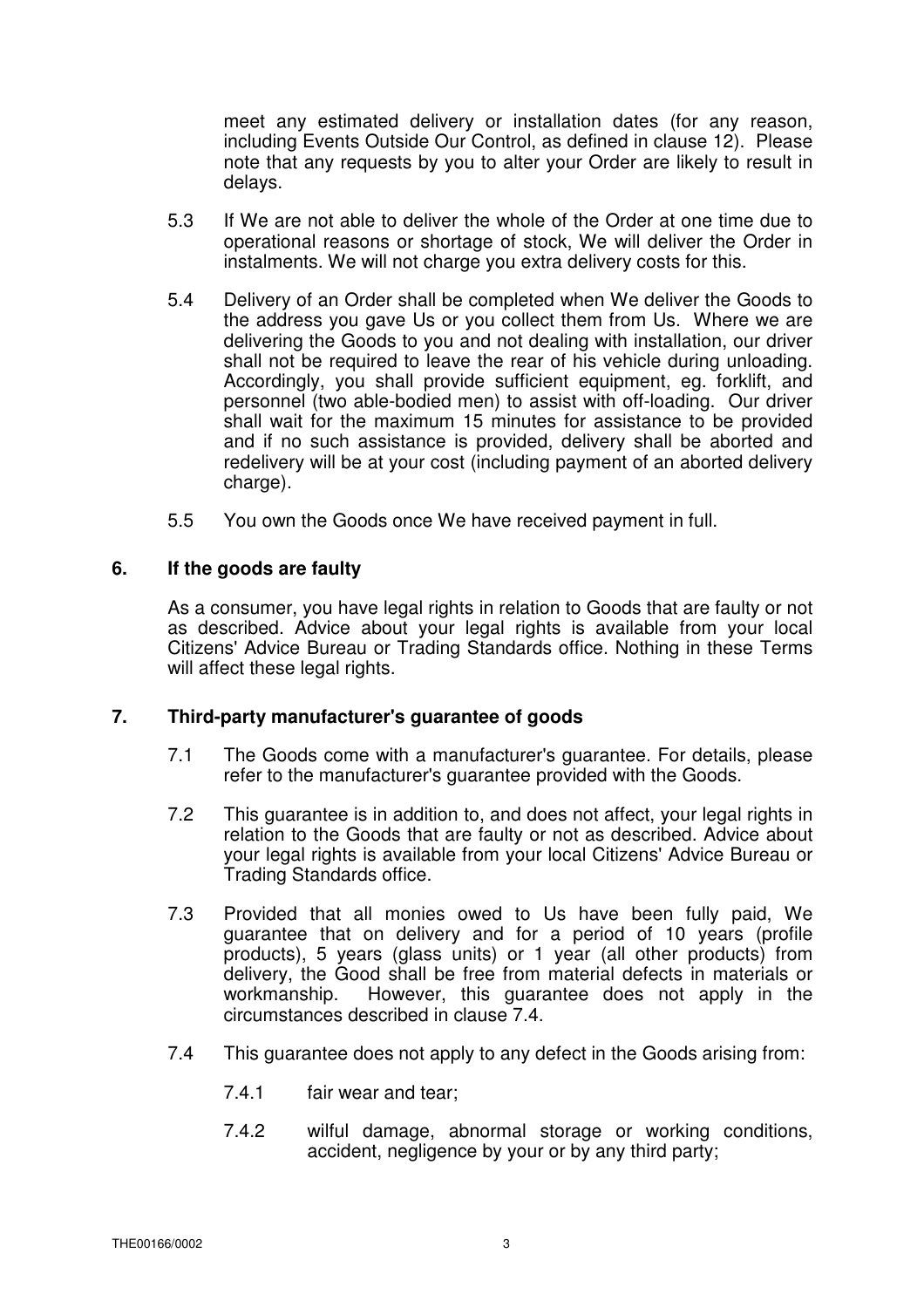- 7.4.3 if you fail to operate or use the Goods in accordance with the user instructions;
- 7.4.4 any alteration or repair by you or by a third party who is not one of Our authorised repairers; and
- 7.4.5 any specification provided by you.
- 7.5 Where you notify Us of a defect but the Goods have not been installed by Us, We will provide a service engineer to attend your property subject to you paying Our standard or anticipated service charge in advance. This charge will be refunded in the event that the fault or defect is found to be covered by Our manufacturer's guarantee.
- 7.6 Where you notify Us of a defect where We have organised installation of the Goods, We will provide a service engineer to attend your property free of charge during the first 12 months from completion of installation. Thereafter you agree to pay Our standard or anticipated service charge in advance, but this charge will be refunded in the event that the fault or defect is found to be covered by Our manufacture's guarantee.

## **8. Providing services**

- 8.1 We will supply the Services to you from the date agreed between Us in writing; time shall not be of the essence.
- 8.2 We will make every effort to complete the Services on time. However, there may be delays due to an Event Outside Our Control. See clause 12 for Our responsibilities when an Event Outside Our Control happens.
- 8.3 We will need certain information from you that is necessary for Us to provide the Services. We will contact you about this. If you do not, after being asked by Us, provide Us with this information, or you provide Us with incomplete or incorrect information. We may make an additional charge of a reasonable sum to cover any extra work that is required, or We may suspend the Services by giving you written notice]. We will not be liable for any delay or non-performance where you have not provided this information to Us after We have asked. If We suspend the Services under this clause 8.3, you do not have to pay for the Services while they are suspended, but this does not affect your obligation to pay any invoices We have already sent you.
- 8.4 We may have to suspend the Services if We have to deal with technical problems, or to make improvements agreed between you and Us in writing to the Services. We will contact you to let you know in advance where this occurs, unless the problem is urgent or an emergency. You do not have to pay for the Services while they are suspended under this clause 8.4 but this does not affect your obligation to pay for any invoices We have already sent you.
- 8.5 If you do not pay Us for the Services when you are supposed to, We may suspend the Services with immediate effect until you have paid Us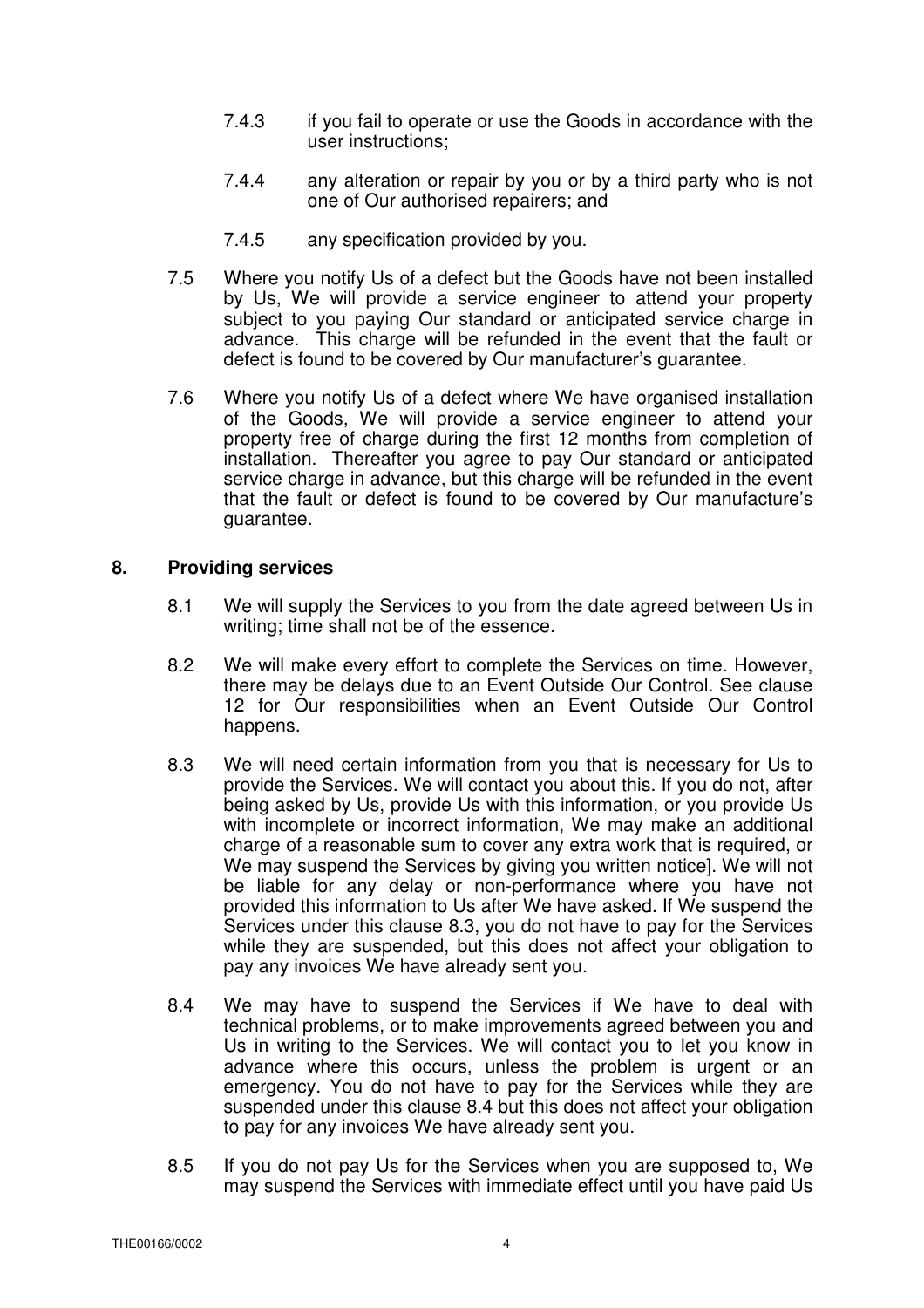the outstanding amounts. We will contact you to tell you this. This does not affect Our right to charge you interest under clause 10.6.

### **9. If there is a problem with the services**

- 9.1 In the unlikely event that there is any defect with the Services:
	- 9.1.1 please contact Us and tell Us as soon as reasonably possible;
	- 9.1.2 please give Us a reasonable opportunity to repair or fix any defect; and
	- 9.1.3 We will use every effort to repair or fix the defect as soon as reasonably possible.

You will not have to pay for Us to repair or fix a defect with the Services under this clause 9.1.

9.2 As a consumer, you have legal rights in relation to Services not carried out with reasonable skill and care, or if the materials We use are faulty or not as described. Advice about your legal rights is available from your local Citizens' Advice Bureau or Trading Standards office. Nothing in these Terms will affect these legal rights.

### **10. Price and payment**

- 10.1 The price of the Goods and/or the Services will be set out in Our price list in force at the time you place your Order and confirmed to you in writing. Our prices may change at any time, but price changes will not affect Orders that you have already placed.
- 10.2 These prices include VAT. However, if the rate of VAT changes between the date of the Order and the date of delivery or performance, We will adjust the rate of VAT that you pay, unless you have already paid for the Goods and/or Services in full before the change in the rate of VAT takes effect.
- 10.3 The prices for the Goods exclude delivery costs, which will be added to the total amount due.
- 10.4 It is always possible that, despite Our best efforts, some of the Goods We sell may be incorrectly priced. We will normally check prices as part of Our despatch procedures so that, where the Goods' correct price is less than Our stated price, We will charge the lower amount when dispatching the Goods to you. If the Goods' correct price is higher than the price stated on Our site, We will contact you to tell you and for your instructions. If the pricing error is obvious and unmistakable and could have reasonably been recognised by you as a mispricing, We do not have to provide the Goods to you at the incorrect (lower) price.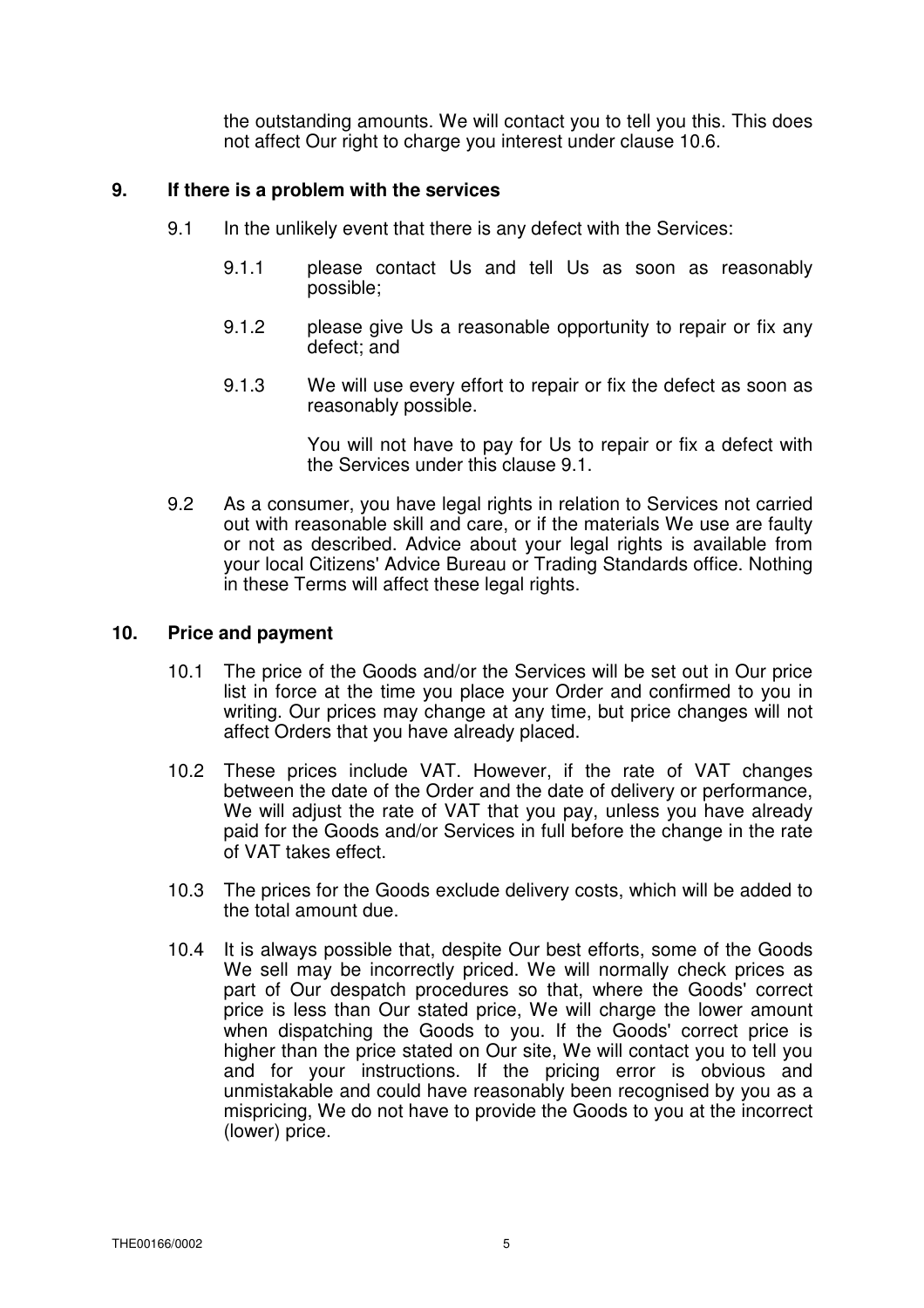- 10.5 Where We are providing Goods to you, you must make payment for Goods in advance by cash, credit or debit card in accordance with our standard payment terms, or other terms agreed in writing with you. Our standard payment terms are 10% to be paid in advance as a deposit and the balance payable on or before completion of the installation.
- 10.6 If you do not make any payment due to Us by the due date for payment, We may charge interest to you on the overdue amount at the rate of 3% a year above the base lending rate of Lloyds Bank plc from time to time. This interest shall accrue on a daily basis from the due date until the date of actual payment of the overdue amount, whether before or after judgment. You must pay Us interest together with any overdue amount.
- 10.7 However, if you dispute an invoice in good faith and contact Us to let Us know promptly after you have received an invoice that you dispute it, clause 10.6 will not apply for the period of the dispute.

## **11. Our liability to you**

- 11.1 If We fail to comply with these Terms, We are responsible for loss or damage you suffer that is a foreseeable result of Our breach of the Terms or Our negligence, but We are not responsible for any loss or damage that is not foreseeable. Loss or damage is foreseeable if it is an obvious consequence of Our breach or if it was contemplated by you and Us at the time we entered into this contract.
- 11.2 If We are installing the Goods and/or providing Services in your property, We will make good any damage to your property caused by Us in the course of installation or performance. However, We are not responsible for the cost of repairing any pre-existing faults or damage to your property that We discover in the course of installation and/or performance by Us.
- 11.3 We only supply the Goods and/or Services for domestic and private use. You agree not to use the Goods and/or Services for any commercial, business or re-sale purpose, and We have no liability to you for any loss of profit, loss of business, business interruption, or loss of business opportunity.
- 11.4 We do not exclude or limit in any way Our liability for:
	- 11.4.1 death or personal injury caused by Our negligence or the negligence of Our employees, agents or subcontractors;
	- 11.4.2 fraud or fraudulent misrepresentation;
	- 11.4.3 breach of the terms implied by section 12 of the Sale of Goods Act 1979 and by section 2 of the Supply of Goods and Services Act 1982 (title and quiet possession);
	- 11.4.4 breach of the terms implied by sections 13, 14 and 15 of the Sale of Goods Act 1979 and sections 3, 4 and 5 of the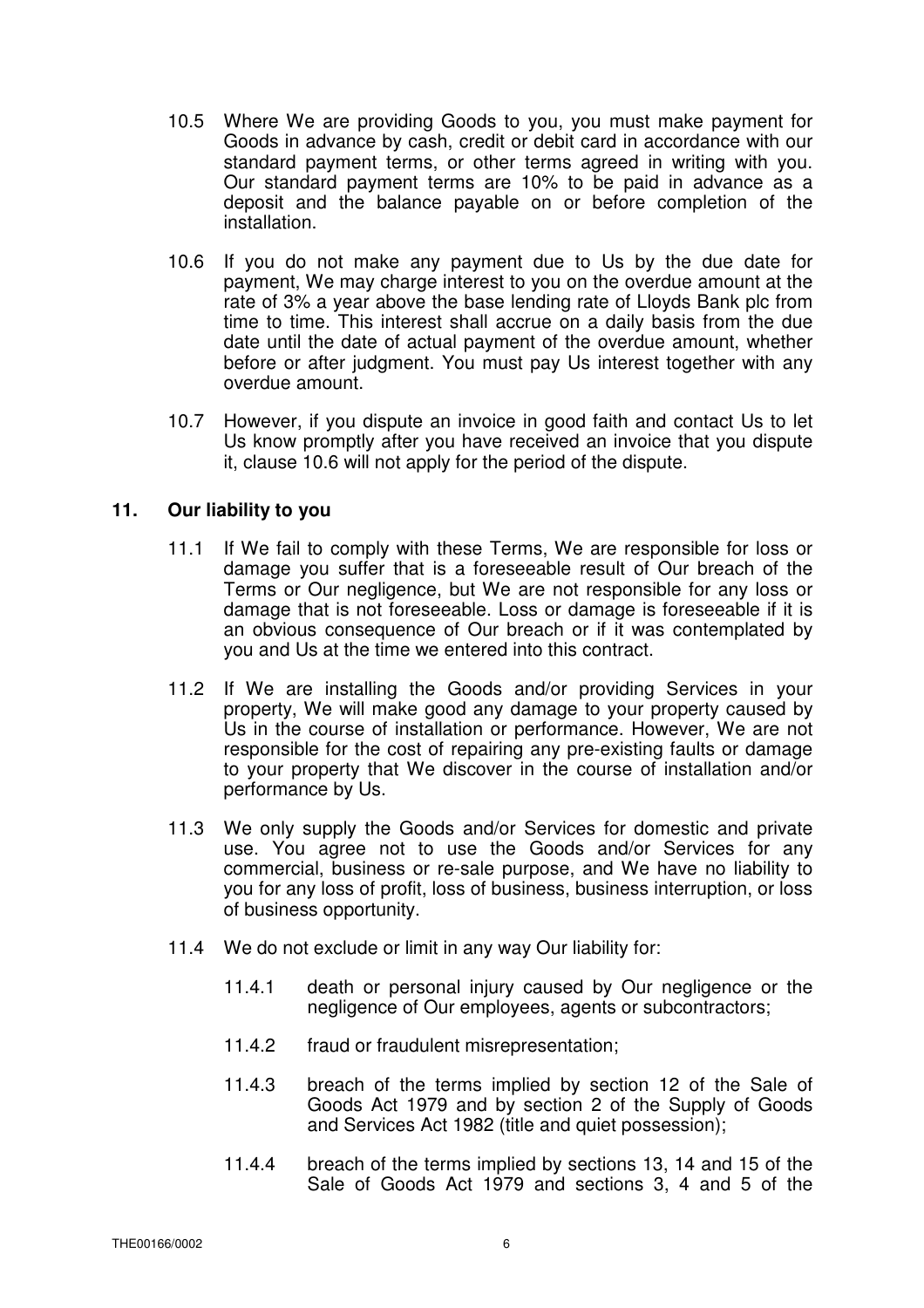Supply of Goods and Services Act 1982 (description, satisfactory quality, fitness for purpose and samples); and

11.4.5 defective products under the Consumer Protection Act 1987.

#### **12. Events Outside Our Control**

- 12.1 We will not be liable or responsible for any failure to perform, or delay in performance of, any of Our obligations under these Terms that is caused by an Event Outside Our Control.
- 12.2 An Event Outside Our Control means any act or event beyond Our reasonable control, including without limitation strikes, lock-outs or other industrial action by third parties, civil commotion, riot, invasion, terrorist attack or threat of terrorist attack, war (whether declared or not) or threat or preparation for war, fire, explosion, storm, flood, earthquake, subsidence, epidemic or other natural disaster, or failure of public or private telecommunications networks.
- 12.3 If an Event Outside Our Control takes place that affects the performance of Our obligations under these Terms:
	- 12.3.1 We will contact you as soon as reasonably possible to notify you; and
	- 12.3.2 Our obligations under these Terms will be suspended and the time for performance of Our obligations will be extended for the duration of the Event Outside Our Control. Where the Event Outside Our Control affects Our delivery of Goods to you, We will arrange a new delivery date with you after the Event Outside Our Control is over. Where the Event Outside Our Control affects Our performance of Services to you, We will restart the Services as soon as reasonably possible after the Event Outside Our Control is over.
- 12.4 You may cancel the contract if an Event Outside Our Control takes place and continues for longer than 26 weeks and you no longer wish Us to provide the Goods and/or Services.

## **13. Your rights to cancel and applicable refund**

- 13.1 Before We begin to provide the Services or the Goods are delivered, you have the following rights to cancel an Order for Goods (other than made-to-measure Goods) and/or Services, including where you choose to cancel because We are affected by an Event Outside Our Control or We change these Terms under clause 3.1 to your material disadvantage:
	- 13.1.1 you may cancel any Order for Goods and/or Services at any time before We despatch the Goods or the start date for the Services by contacting Us. We will confirm your cancellation in writing to you;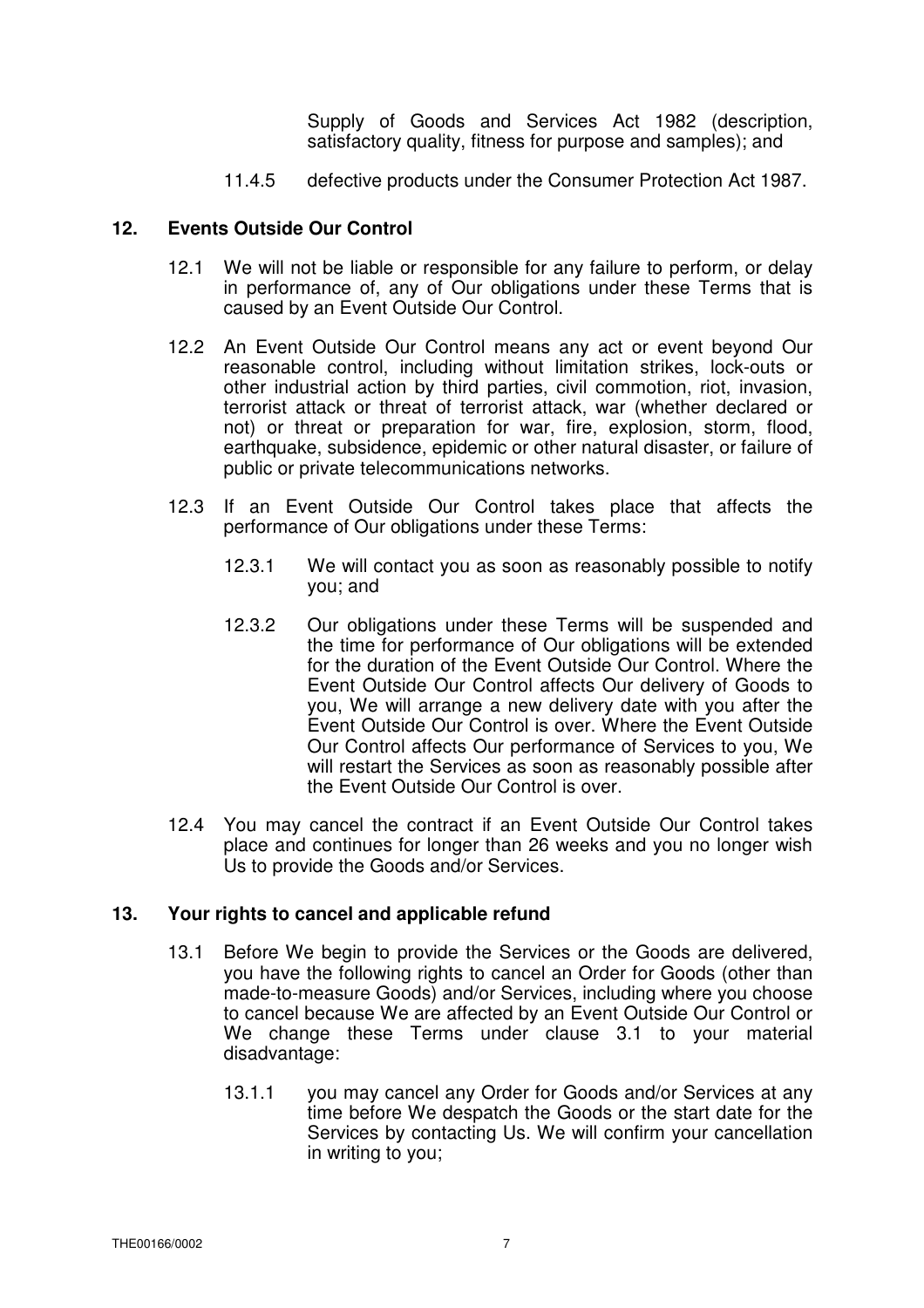- 13.1.2 if you cancel an Order under clause 13.1.1 and you have made any payment in advance for Services that have not been provided to you, or Goods that have not been delivered to you, We will refund these amounts and any delivery charges to you;
- 13.1.3 however, if you cancel an Order for Services under clause 13.1.1 and We have already started work on your Order by that time, you will pay Us any costs We reasonably incurred in starting to fulfil the Order, and this charge will be deducted from any refund that is due to you or, if no refund is due to you, invoiced to you. We will tell you what these costs are when you contact Us. However, where you have cancelled an Order because of Our failure to comply with these Terms (except where We have been affected by an Event Outside Our Control), you do not have to make any payment to Us;
- 13.1.4 unfortunately, if you cancel an Order for Goods under clause 13.1.1 and We have already despatched your Goods to you, We will not be able to cancel your Order until it is delivered or collected. In this case, if you return the Goods to Us, We will have to charge you the cost of collection or you will have to pay the cost of returning the Goods back to Us. This will not affect your refund for the Goods themselves, but we will not refund any charges for delivery and any charge for collection will be deducted from the refund that is due to you.
- 13.2 Unfortunately, as the made-to-measure Goods are made to your requirements, you will not be able to cancel your Order once made (but this will not affect your legal rights as a consumer in relation to madeto-measure Goods that are faulty or not as described).
- 13.3 Once We have begun to provide the Services to you, you may cancel the contract for the Services at any time by providing Us with at least 30 calendar days' notice in writing. Any advance payment you have made for Services that have not been provided will be refunded to you.
- 13.4 Once We have begun to provide the Services to you, you may cancel the contract for Services with immediate effect by giving Us written notice if:
	- 13.4.1 We break this contract in any material way and We do not correct or fix the situation within 45 days of you asking Us to in writing;
	- 13.4.2 We go into liquidation or a receiver or an administrator is appointed over Our assets;
	- 13.4.3 We change these Terms under clause 3.1 to your material disadvantage;
	- 13.4.4 We are affected by an Event Outside Our Control.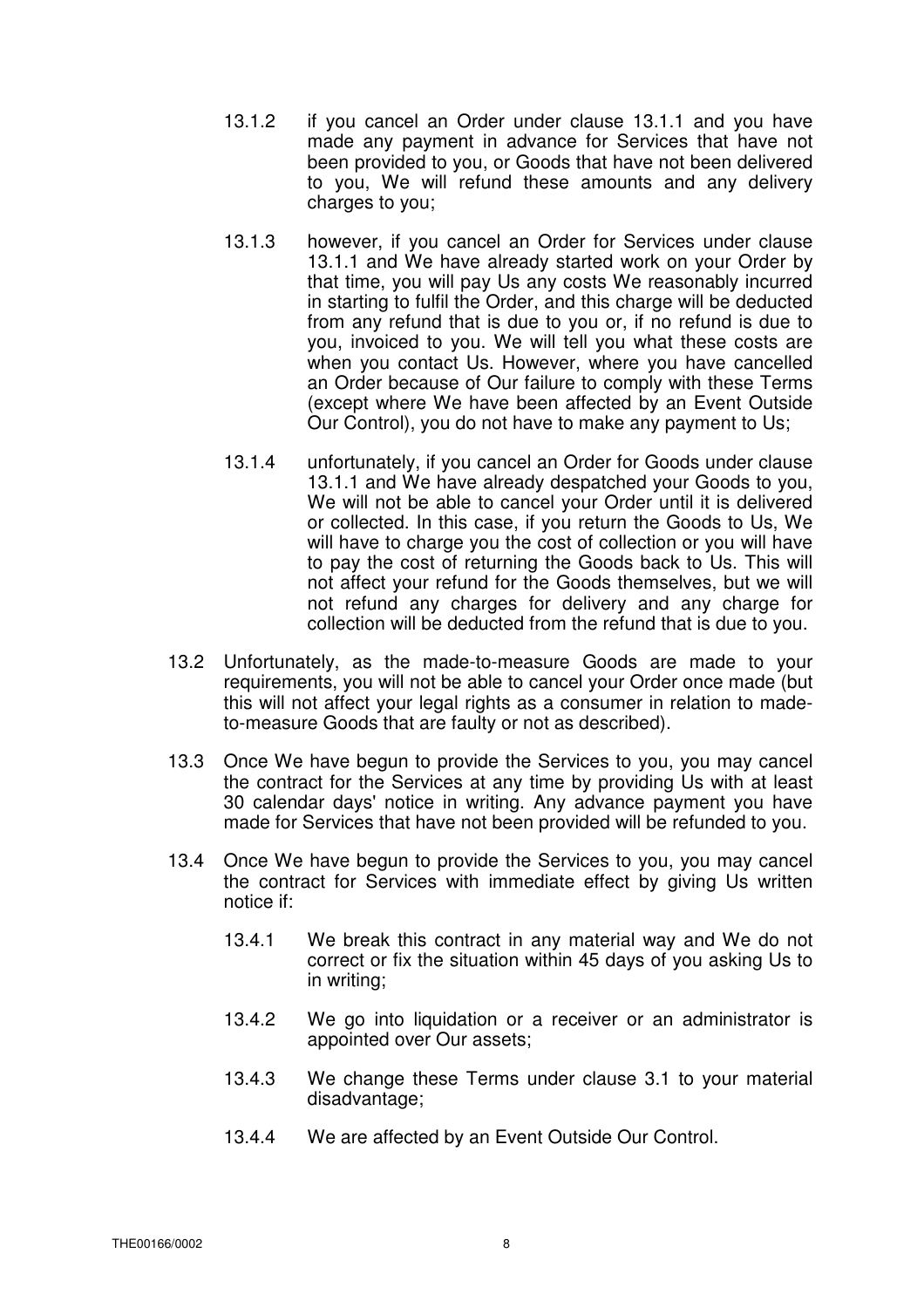### **14. Our rights to cancel and applicable refund**

- 14.1 We may have to cancel an Order before the start date for the Services or before the Goods are delivered, due to an Event Outside Our Control or the unavailability of stock or (in the case of Services) key personnel or key materials without which We cannot provide the Services. If this happens:
	- 14.1.1 We will promptly contact you to let you know;
	- 14.1.2 if you have made any payment in advance for Services that have not been provided to you, or Goods that have not been delivered to you, We will refund these amounts to you;
	- 14.1.3 where We have already started work on your Order for Services or made-to-measure Goods, We will not charge you anything and you will not have to make any payment to Us.
- 14.2 Once We have begun to provide the Services to you, We may cancel the contract for the Services at any time by providing you with at least 30 calendar days' notice in writing. If you have made any payment in advance for Services that have not been provided to you, We will refund these amounts to you.
- 14.3 We may cancel the contract for Services at any time with immediate effect by giving you written notice if:
	- 14.3.1 you do not pay Us when you are supposed to. This does not affect Our right to charge you interest under clause 10.6; or
	- 14.3.2 you break the contract in any other material way and you do not correct or fix the situation within 7 days of Us asking you to in writing.

### **15. Your additional rights to cancel if you are a consumer making a purchase online or by telephone or email or in your home**

- 15.1 If you are a Consumer and you contract with us online or otherwise at a distance (eg. my email or telephone), you have a legal right to cancel your contract with us under the Consumer Protection (Distance Selling) Regulations 2000) during the period set out below. This means that during the relevant period if you change your mind or for any other reason you decide you do not want to keep the Goods, you can notify us of your decision to cancel your contract with us and receive a refund. Advice about your legal right to cancel under these regulations is available from your local Citizens' Advice Bureau or Trading Standards Office.
- 15.2 The above cancellation right does not apply in the case of any madeto-measure or custom-made Goods.
- 15.3 If the cancellation right in clause 15.1 applies, you have a period of 7 working days in which you may cancel, starting from the day after the day you receive the Goods, and if you wish to cancel your Order you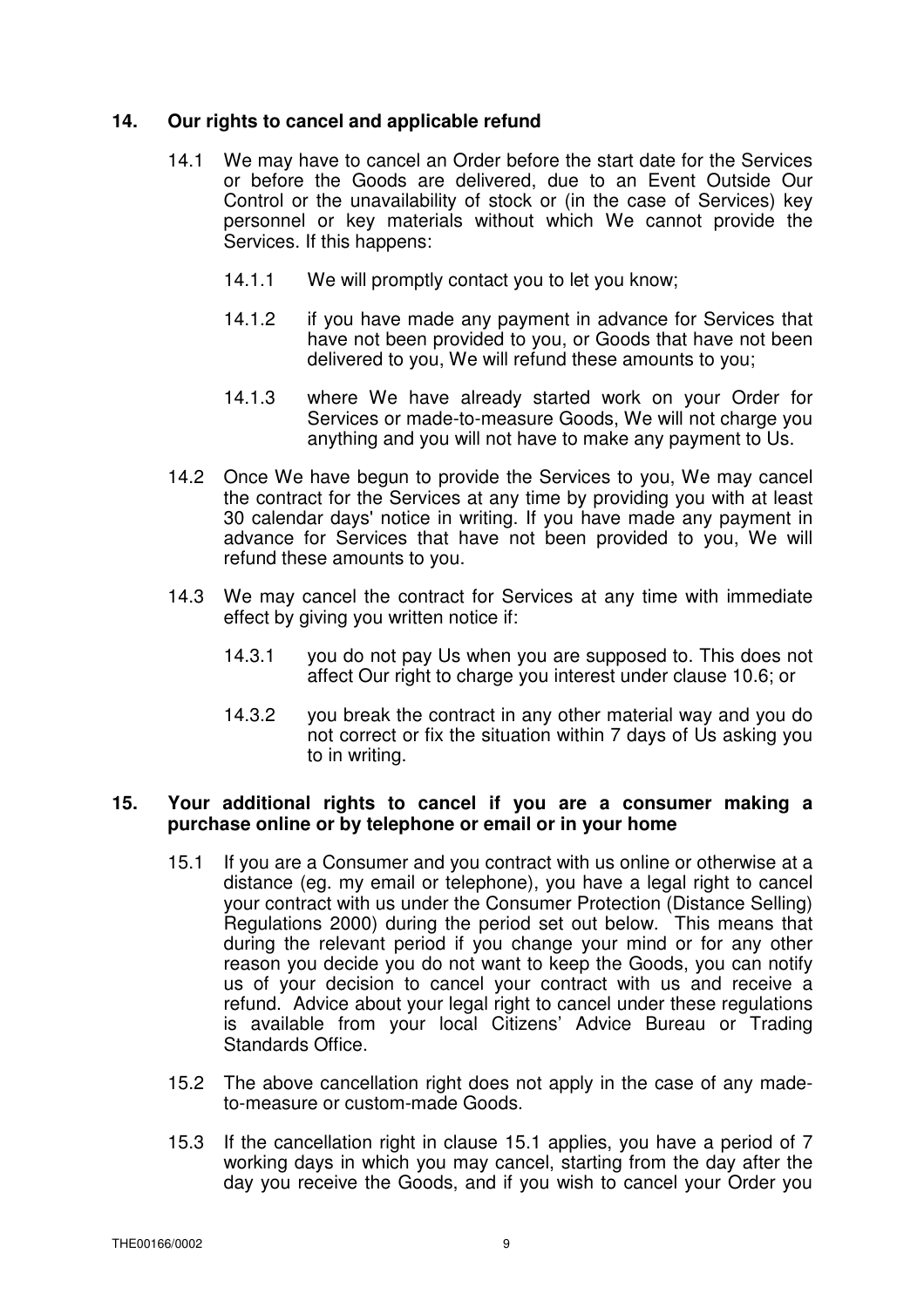must notify Us in writing by sending a letter to Us at The Window Outlet Limited, 169 Fortfield Road, Bristol BS14 9NP. You will receive a full refund of the price you paid for the Goods and any applicable delivery charges you paid for. We will process the refund due to you as soon as possible. Unless the Goods are faulty or not as described, you will be responsible for the cost of returning the Goods to Us or, where relevant, the cost of Us collecting the Goods from you.

- 15.4 If you are a Consumer and your contract with Us is formed in your home or place of work, the Cancellation of Contracts made in a Consumer's Home or Place of Work etc. Regulations 2008 otherwise apply, nothing in these Terms shall affect your legal rights under these Regulations.
- 15.5 You have a legal obligation to keep the Good in your possession and to take reasonable care of the Goods while they are in your possession.
- 15.6 As a Consumer, you will always have legal rights in relation to goods that are faulty or not as described. Advice about your legal rights is available from your local Citizens' Advice Bureau or Trading Standards Office.

### **16. Information about us and how to contact us**

- 16.1 We are a company registered in England and Wales. Our company registration number is 09120582 and Our registered office is at 169 Fortfield Road, Bristol BS14 9NP.
- 16.2 If you have any questions or if you have any complaints, please contact Us. You can contact Us by telephoning Our customer service team at 01174 058488 or by e-mailing Us at info@thewindowoutlet.info.
- 16.3 If you wish to contact Us in writing, or if any clause in these Terms requires you to give Us notice in writing (for example, to cancel the contract for services which We have started to provide), you can send this to Us by e-mail, by hand, or by pre-paid post to The Window Outlet Limited at Unit 11, Liberty Industrial Estate, South Liberty Lane, Bristol BS3 2SU. We will confirm receipt of this by contacting you in writing. If We have to contact you or give you notice in writing, We will do so by e-mail, by hand, or by pre-paid post to the address you provide to Us in the Order.

## **17. How we may use your personal information**

- 17.1 We will use the personal information you provide to Us to:
	- 17.1.1 provide the Goods and/or Services;
	- 17.1.2 process your payment for such Goods and/or Services; and
	- 17.1.3 inform you about similar products or services that We provide, but you may stop receiving these at any time by contacting Us.